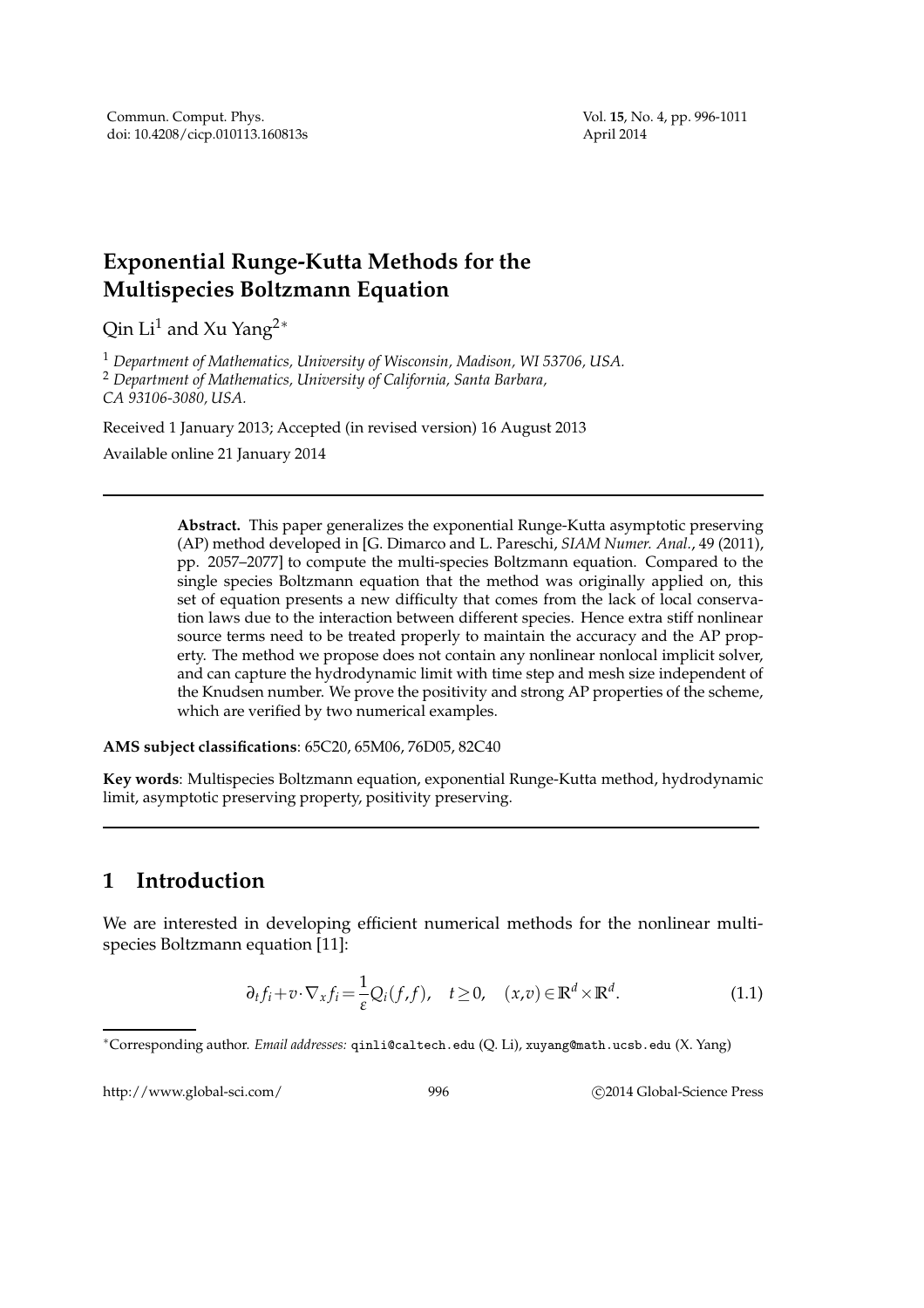Here  $f_i(t, x, v)$  represents the distribution function of the *i*-th species at time *t*, position *x* and velocity *v*, and  $f = (f_1, f_2, \dots, f_N)^T$ , *d* is the dimensionality and *N* is the number of species. The collision term is given by

$$
Q_i(f, f) = \sum_{k=1}^{N} Q_{ik}(f, f),
$$
\n
$$
Q_{ik}(f, f)(v) = \int_{S^{d-1}} \int_{\mathbb{R}^d} (f'_i f'_{k^*} - f_i f_{k^*}) B_{ik}(|v - v_*|, \omega) dv_* d\omega
$$
\n
$$
\triangleq Q_{ik}^+ - f_i Q_{ik}^-,
$$
\n(1.2b)

where  $B_{ik}$  is the symmetric collision kernel (*i.e.*  $B_{ik} = B_{ki}$ ), *v* and  $v_*$  are pre-collisional velocities,  $v'$  and  $v'_*$  are post-collisional velocities,  $f'_i = f_i(t, x, v')$  and  $f'_{k^*} = f_k(t, x, v'_*)$ ,  $\omega$  is a where the vector, and  $S^{d-1}$  is the unit sphere defined in **R**<sup>*d*</sup> space,  $g = v - v_*$  is relative velocity. There are many variations for the collision kernel  $B_{ik}$ . One of the simple cases is the Maxwell molecule when  $B_{ik} = B_{ik}(\frac{g \cdot \omega}{|g|})$ . The post-collisional velocities  $v'$  and  $v'_*$  satisfy:

$$
v' = v - \frac{\mu_{ik}}{m_i}(g - |g|\omega), \qquad v'_* = v_* + \frac{\mu_{ik}}{m_k}(g - |g|\omega), \tag{1.3}
$$

with  $\mu_{ik} = \frac{m_i m_k}{m_i + m_k}$  $\frac{m_i m_k}{m_i + m_k}$  being the reduced mass, and  $m_i$ ,  $m_k$  being the mass for species *i* and *k* respectively. This deduction is based on momentum and energy conservations:

$$
m_i v + m_k v_* = m_i v' + m_k v'_*, \qquad m_i |v|^2 + m_k |v_*|^2 = m_i |v'|^2 + m_k |v'_*|^2.
$$

Eq. (1.1) describes the evolution of rarefied gas that has more than two components whose particles usually have different masses. It is often used in modeling the high altitude gas, which is usually considered as a binary mixture of Oxygen and Nitrogen, and the environment at the reentry to the earth of spacecrafts. In (1.2b), the gaining part is marked as  $Q^+_{ik}$  and the rest is the losing part marked as  $f_iQ^-_{ik}$  with  $f_i$  extracted out of the integration. In (1.1), the *ε* is called the Knudsen number, indicating the ratio of mean free path over the typical domain size. When  $\varepsilon = \mathcal{O}(1)$ , the equation is in kinetic (microscopic) regime. As  $\varepsilon \rightarrow 0$ , one gets to fluid (macroscopic) regime with the Euler equations as the first order approximation in Chapman-Enskog Expansion [**?**].

Numerical challenge comes from the time discretization due to the Knudsen number. On the one hand, it is impractical to design an implicit method since it requires the inversion of the nonlocal and nonlinear collision term. On the other hand, if explicit method is used, the time step is limited by the smallest Knudsen number for stability reasons, which usually leads to unaffordable computational cost.

There has been a great amount of literature on removing the numerical stiffness in  $(1.1)$ , many of which are based on domain decomposition  $[5, 8, 9, 16, 18, 25-27]$ . The idea is to solve (1.1) when the Knudsen number is of  $\mathcal{O}(1)$ , and to solve its Euler limit when the Knudsen number is small. Despite its success in theory, the method encounters two difficulties in practice: 1. It is hard to identify how small the Knudsen number should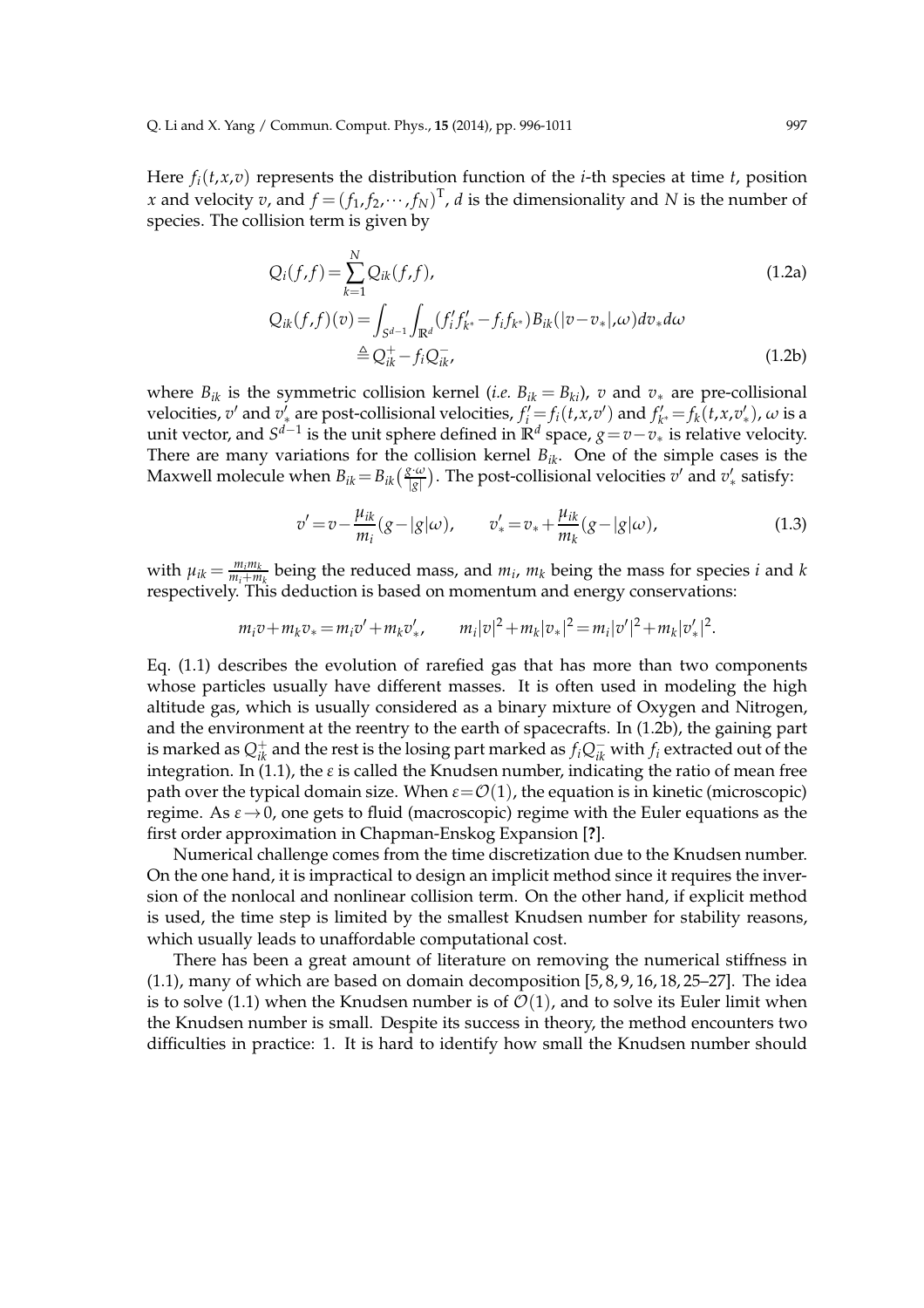be so that the Euler limit is a good approximation, hence the boundary that separates the two domains is not clear; 2. Given the boundary, the coupling condition of the two systems can not be easily derived (*e.g.* [2–4]).

An alternative approach, that we are going to pursue in this paper, is called the asymptotic preserving (AP) method [21, 22]. It looks for fast and simple solvers for the Boltzmann equation in all ranges of Knudsen number. When the Knudsen number gets small, it automatically captures its macroscopic asymptotic limits without refining the mesh. Compared to the multi-physics domain decomposition methods, this framework only solves the microscopic equations, and thus avoids the complexity introduced by switching back and forth to the macroscopic equations. There are several variations of AP property, including weakly-AP, relaxed-AP, and strongly-AP defined respectively as follows, given small *ε*:

- *Weakly-AP*. If the data are within  $\mathcal{O}(\varepsilon)$  of the local equilibrium initially, they remain so for all future time steps;
- *Relaxed-AP*. For non-equilibrium initial data, the solution will be projected to the local equilibrium beyond an initial layer (after several time steps);
- *Strongly-AP*. For non-equilibrium initial data, the solution will be projected to the local equilibrium immediately in one time step.

In general, the strongly-AP property is preferred, and is the designing principle for most of the classical AP schemes [6, 20]. The relaxed-AP is a concept introduced recently in [12], which was shown numerically sufficient in capturing the hydrodynamic limit. The weakly-AP is often a necessary condition for the AP property. We refer to [12] for more details.

Recently several AP methods are generated for the single species system. Based on the fact that BGK operator is a good approximation to the collision term, Filbet and Jin proposed a BGK penalization method [12]. It writes the collision term as a summation of the BGK approximation, which is stiff and treated implicitly, and a remainder term, which is not stiff and computed explicitly. The method enjoys two benefits: it is an AP scheme and thus the time step is relaxed; although the BGK operator is treated implicitly, there exists an explicit way to compute it [7]. Another major AP method was developed by Pareschi and Dimarco in [10]. They used the time splitting method, and during the collision step, they wrote the equation in an exponential way so that under mild conditions on the Runge-Kutta (RK) method, the distribution function is forced to the equilibrium numerically, which captures the asymptotic limit. This method was generalized in [29] later on, where the time splitting was avoided so that the RK method could be applied to the entire equation, and the numerical accuracy can reach up to an arbitrary order. Other AP methods, *e.g.* the Wild Sum and micro-macro decomposition method, can be found in [15] and [28] respectively.

However, one encounters essential difficulties in extending these AP methods to the multi-species system (1.1). Since the species exchange momentum and energy [17,19], the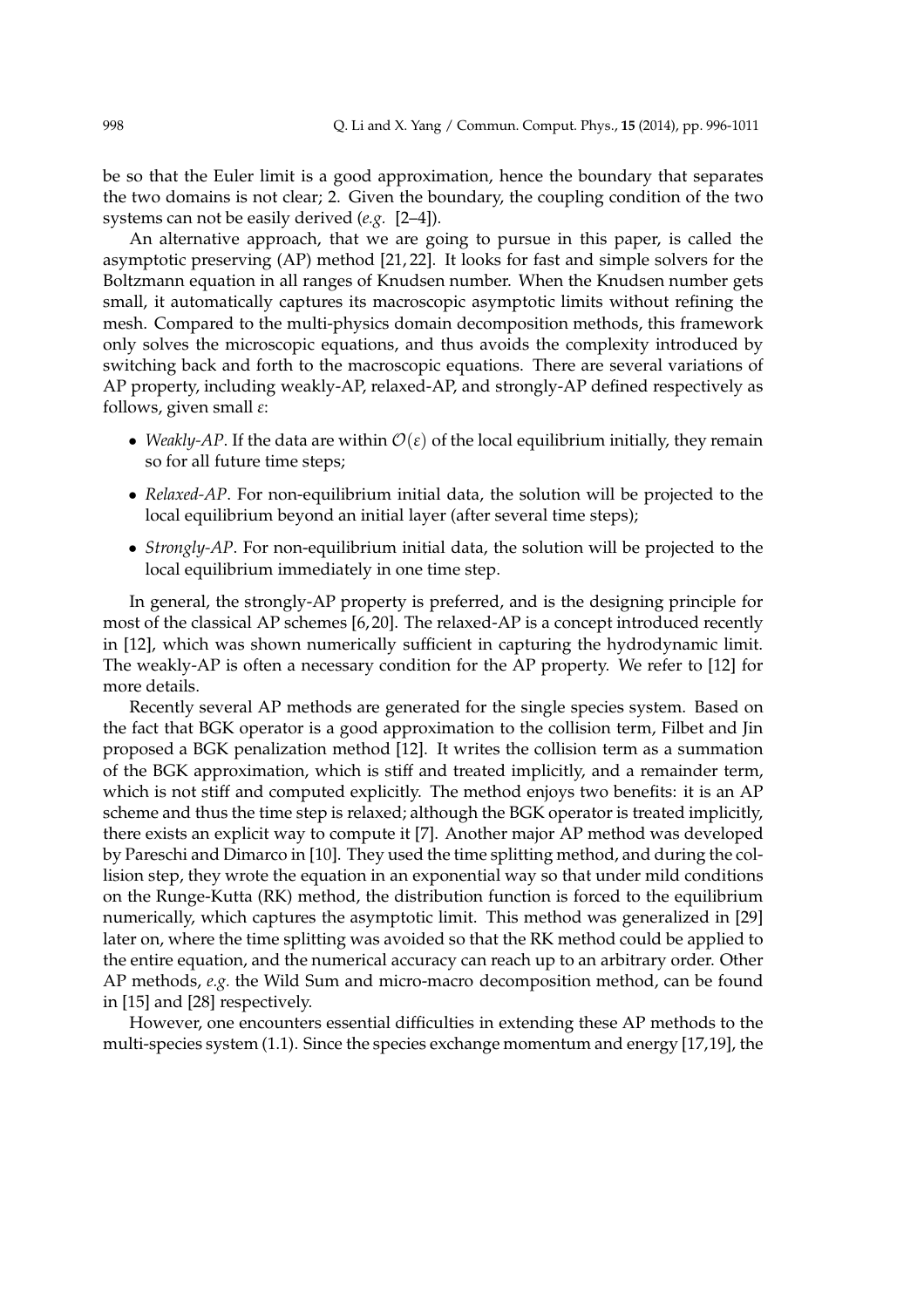conservation laws break down for each single species, and the associated macroscopic quantities are hard to be obtained. Therefore it is hard to compute the local Maxwellian, which the aforementioned AP methods highly rely on. In fact, the collision term (1.2) is nonlinear and of  $\mathcal{O}(\varepsilon^{-1})$ , which brings up difficulties in computation. Besides that, theoretically, species should gradually share the common velocity and common temperature as time evolves. Hence, to prove the AP property of numerical methods for multi-species system, it is no longer enough to only prove the convergence to the equilibrium, which is usually the case for the single species system.

In order to overcome these difficulties, we develop an exponential Runge-Kutta (Exp-RK) method where a newly defined unified Maxwellian is embedded instead of the local Maxwellian used in [10]. It reduces the complexity in the computation of the local Maxwellian, while preserves the correct asymptotic limit. Compared to [23] where relaxed-AP is achieved, this method is strongly AP, hence only one time step is needed for arbitrary initial data to be projected to the unified Maxwellian. Moreover, it preserves the positivity of the distribution function, which is usually hard for high-order accurate schemes to maintain.

The rest of the paper is organized as follows. In Section 2, we briefly introduce the properties of the multi-species Boltzmann equation. The numerical method will be described in details in Section 3, with the analysis of its properties given in Section 4. We present two numerical examples to show the performance of the method in Section 5, and make conclusive remarks in Section 6.

### **2 Properties of the multi-species Boltzmann equation**

In this section, we briefly introduce the macroscopic quantities, conserved quantities, and the Euler limit of the multi-species Boltzmann equation (1.1).

#### **2.1 Macroscopic quantities and conservation**

For the *i*-th species, the number density  $n_i$ , the mass density  $\rho_i$ , the average velocity  $u_i$ , the total energy  $E_i$ , the specific internal energy  $e_i$ , the temperature  $T_i$ , the stress tensor  $S_i$ , and the heat flux vector  $q_i$  are defined by

$$
n_i = \int f_i dv, \qquad \rho_i = m_i n_i, \qquad \rho_i u_i = m_i \int v f_i dv,
$$
\n(2.1a)

$$
E_i = \frac{1}{2}\rho_i u_i^2 + n_i e_i = \frac{1}{2}m_i \int |v|^2 f_i dv, \qquad e_i = \frac{d}{2}T_i = \frac{m_i}{2n_i} \int f_i |v - u_i|^2 dv,
$$
 (2.1b)

$$
S_i = \int (v - u_i) \otimes (v - u_i) f_i dv, \qquad q_i = \frac{1}{2} m_i \int (v - u_i) |v - u_i|^2 f_i dv.
$$
 (2.1c)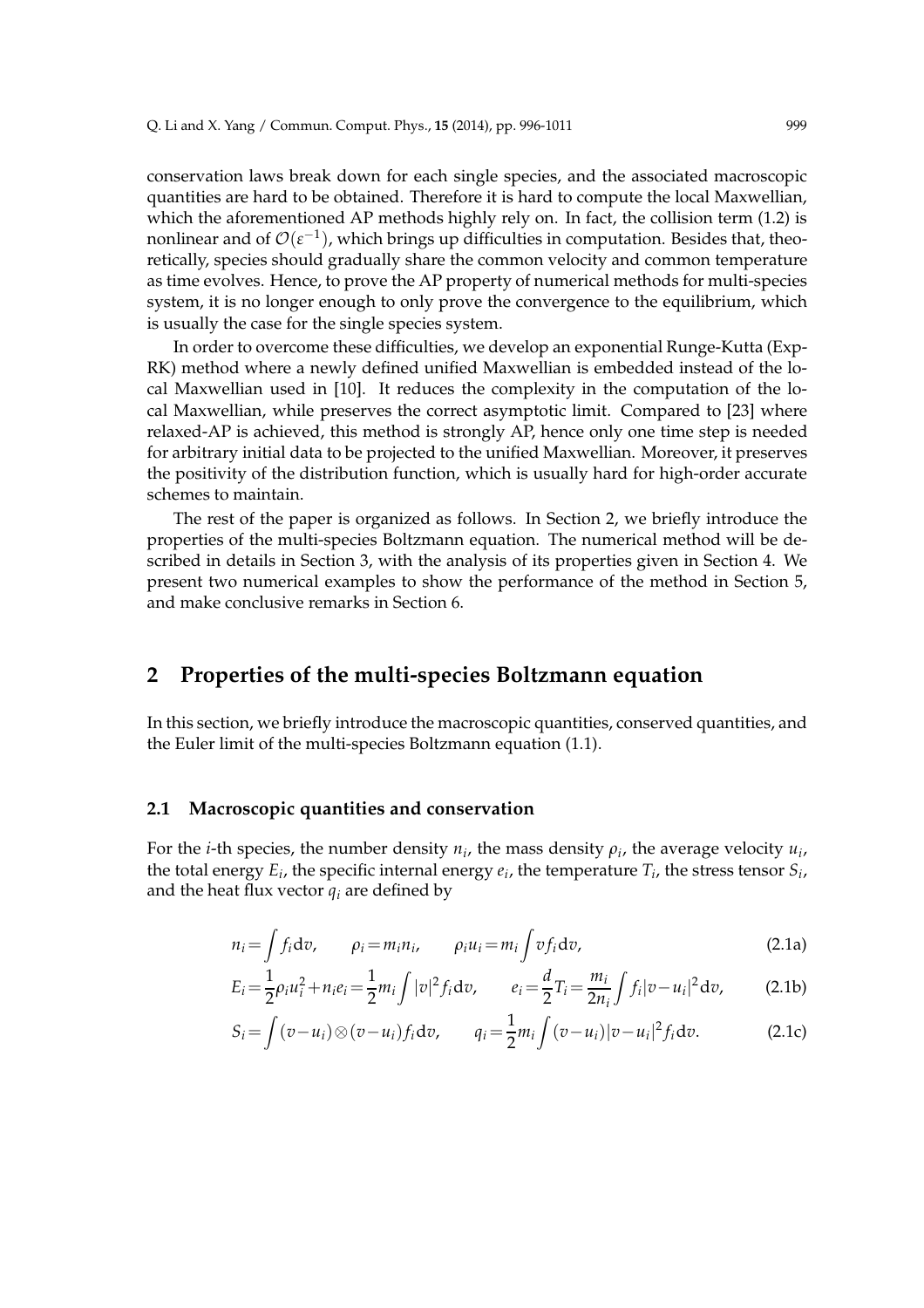The total mass density  $\rho$ , the total number density  $n$ , the mean velocity  $\bar{u}$ , the total energy *E*, the internal energy  $n\bar{e}$  and the mean temperature  $\bar{T}$  are defined by

$$
\rho = \sum_{i} \rho_i, \qquad n = \sum_{i} n_i, \qquad \rho \bar{u} = \sum_{i} \rho_i u_i,
$$
\n(2.2a)

$$
E = \sum_{i} E_i = n\bar{e} + \frac{1}{2}\rho |\bar{u}|^2, \qquad \bar{T} = \frac{2\bar{e}}{d}.
$$
 (2.2b)

Eq. (1.1) implies, for each species, the mass is conserved, but not the momentum and energy. On the other hand, the total momentum and energy is conserved. This means

$$
\int m_i Q_i dv = \sum_i \int m_i v_i Q_i dv = \sum_i \int \frac{1}{2} m_i v_i^2 Q_i dv = 0.
$$
\n(2.3)

### **2.2 The Euler limit**

When the system reaches the local equilibrium, the gaining part balances the losing part, *i.e.*  $Q_i(f) = 0$  for each *i*. Therefore, by [1],

$$
f_i = \overline{M}_i = n_i \left(\frac{m_i}{2\pi \overline{T}}\right)^{d/2} \exp\left(-\frac{m_i|v - \overline{u}|^2}{2\overline{T}}\right),\tag{2.4}
$$

where  $\bar{T}$  and  $\bar{u}$  are defined in (2.2). (2.4) is called the unified Maxwellian because  $\bar{u}$  and  $\bar{T}$  are given by the quantities of the entire system instead of each single species. This is different from the local Maxwellian where the velocity and temperature is used for each species.

With (2.4), the first order Chapman-Enskog expansion gives the Euler limit for the multi-species system [1],

$$
\partial_t \rho_i + \nabla_x \cdot (\rho_i \bar{u}) = 0,\tag{2.5a}
$$

$$
\partial_t(\rho \bar{u}) + \nabla_x \cdot (\rho \bar{u} \otimes \bar{u} + n \bar{T}I) = 0,\tag{2.5b}
$$

$$
\partial_t E + \nabla_x \cdot ((E + n\overline{T})\overline{u}) = 0,\tag{2.5c}
$$

where *I* is the identity matrix. Note that in (2.5a), the advection term is  $\rho_i \bar{u}$  instead of  $\rho_i u_i$ , since  $u_i \rightarrow \bar{u}$  and  $T_i \rightarrow \bar{T}$  as  $\varepsilon \rightarrow 0$ .

## **3 Exponential Runge-Kutta method**

We systematically introduce the Exponential Runge-Kutta (Exp-RK) method to solve (1.1) in this section. The algorithm consists of two parts for each time step:

Step 1. Solve the convection part,

$$
\partial_t f_i + v \cdot \nabla_x f_i = 0. \tag{3.1}
$$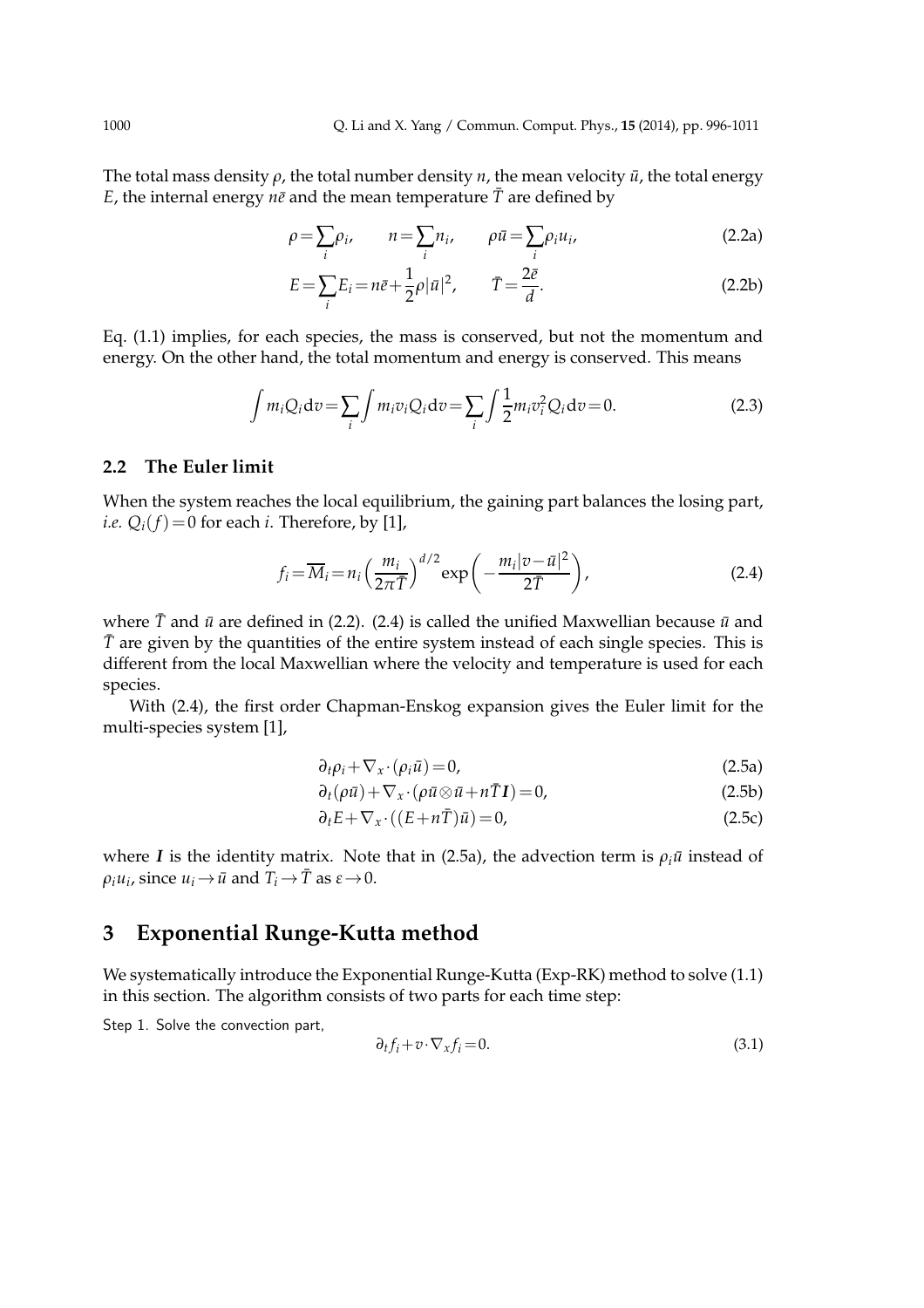Q. Li and X. Yang / Commun. Comput. Phys., **15** (2014), pp. 996-1011 1001

Step 2. Solve the collision part,

$$
\partial_t f_i = \frac{Q_i}{\varepsilon}.\tag{3.2}
$$

This is based on the Strang splitting algorithm, and thus the accuracy is second order in time. The details of the numerical solvers for the two parts are shown below. Here we only consider  $d = 1$ , and leave the high-dimensional case for future study since it is technically more involved.

#### **3.1 Convection part**

We use the upwind scheme with the van Leer limiter to compute (3.1):

$$
f_i^{l+\frac{1}{2}} = f_i^l - \Delta t v \cdot \nabla_x f_i^l,
$$
\n(3.3)

where ∆*t* is the time step. The flux term for the *i*-th species at grid point *x<sup>j</sup>* is discretized as:

$$
v \partial_x f_{i,j} = v(f_{i,j_1} - f_{i,j_1-1}) - \frac{\Delta x}{2} v(\text{sgn}(v) - v) (\sigma_{i,j_1} - \sigma_{i,j_1-1}),
$$
\n(3.4)

where the index  $i$  stands for the  $i$ -th species, and the indexes  $j$  and  $j_1$  are for mesh grids. In (3.4),  $v = v/\Delta x$ , with  $\Delta x$  being the mesh size. *j*<sub>1</sub> = *j* for *v* > 0, *j*<sub>1</sub> = *j*+1 for *v* < 0, and

$$
\sigma_{i,j} = \frac{f_{i,j+1} - f_{i,j}}{\Delta x} \phi_{i,j}, \qquad \phi(\theta) = \frac{\theta + |\theta|}{\theta + 1}, \qquad \theta_{i,j} = \frac{f_{i,j} - f_{i,j-1}}{f_{i,j+1} - f_{i,j}}.
$$
(3.5)

#### **3.2 Collision part**

Since (3.2) is a stiff equation, the time step in explicit methods is limited by *ε*, while implicit method has difficulties in directly inverting *Q*. In order to overcome these difficulties, one could use the Exp-RK method, and the idea is to reformulate (3.2) into the exponential form, and then solve it by the Runge-Kutta scheme.

#### **3.2.1 Reformulation**

Define

$$
\mu = \text{constant} > \sup_{x,i} |Q_i^-|, \qquad P_i = Q_i + \mu f_i,
$$
\n(3.6)

and rewrite (3.2) as:

$$
\partial_t \left( (f_i - \overline{M}_i) e^{\mu t/\varepsilon} \right) = \partial_t f_i e^{\mu t/\varepsilon} + (f_i - \overline{M}_i) \frac{\mu}{\varepsilon} e^{\mu t/\varepsilon} = \frac{1}{\varepsilon} (Q_i + \mu f_i - \mu \overline{M}_i) e^{\mu t/\varepsilon}
$$
  
= 
$$
\frac{1}{\varepsilon} (P_i - \mu \overline{M}_i) e^{\mu t/\varepsilon},
$$
(3.7)

in which we have used the fact that  $d\overline{M}_i/dt=0$  since  $\rho_i$ ,  $\bar{u}$  and  $\bar{T}$  do not change in the collision step.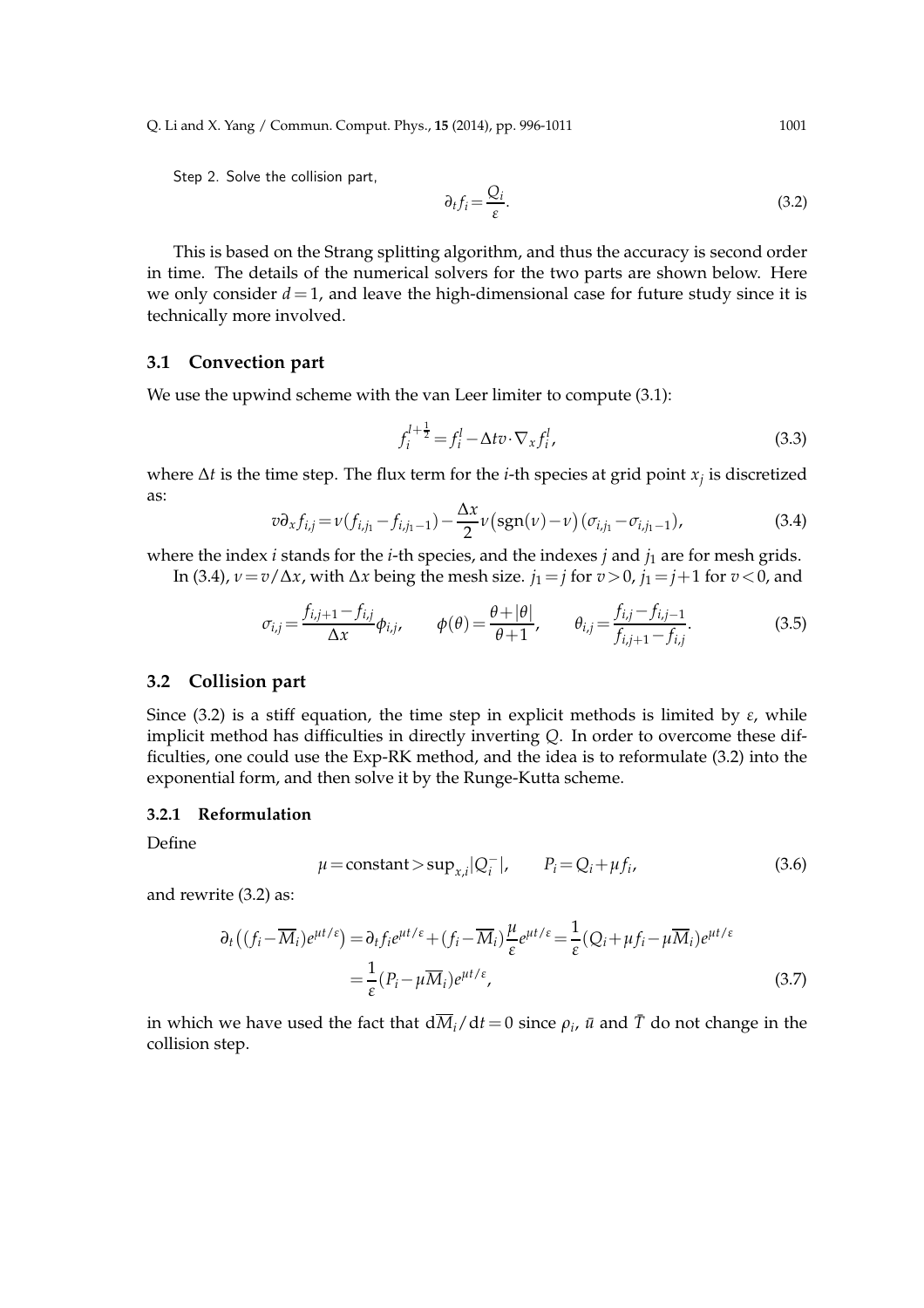**Remark 3.1.** 1. Eq. (3.7) describes the evolution of the difference between the distribution function  $f_i$  and its equilibrium  $\overline{M}_i$  multiplied by an integration factor, and thus removes the stiffness in (3.2) [10].

2. Eq. (3.7) holds for an arbitrary constant  $\mu$ . The way we choose  $\mu$  is to guarantee the positivity of *P*; we refer to [29] for more details.

#### **3.2.2 Runge-Kutta method**

Applying the *K*-stage Runge-Kutta method to Eq. (3.7) gives

$$
\begin{cases}\n\text{Stage } \alpha: & (f^{l,(\alpha)} - \overline{M})e^{\frac{\mu}{\varepsilon}c_{\alpha}\Delta t} = (f^{l + \frac{1}{2}} - \overline{M}) + \frac{\Delta t}{\varepsilon} \sum_{\beta=1}^{\alpha-1} a_{\alpha\beta} (P^{l,(\beta)} - \mu \overline{M})e^{\frac{\mu}{\varepsilon}c_{\beta}\Delta t}, \\
\text{Final stage:} & (f^{l + 1} - \overline{M})e^{\frac{\mu}{\varepsilon}\Delta t} = (f^{l + \frac{1}{2}} - \overline{M}) + \frac{\Delta t}{\varepsilon} \sum_{\alpha=1}^{K} b_{\alpha} (P^{l,(\alpha)} - \mu \overline{M})e^{\frac{\mu}{\varepsilon}c_{\alpha}\Delta t},\n\end{cases}\n\tag{3.8}
$$

where  $\sum_{\beta=1}^{\alpha-1}a_{\alpha\beta}=c_\alpha$ ,  $\sum_\alpha b_\alpha=1$ , and  $Y^{l,(\beta)}$  stands for the estimate of Y at  $t=t_l+c_\beta\Delta t$ . The last equation implies

$$
f^{l+1} = \left(1 - e^{\lambda} - \sum_{\alpha} b_{\alpha} \lambda e^{\lambda(-1 + c_{\alpha})}\right) \overline{M} + e^{-\lambda} f^{l+\frac{1}{2}} + \sum_{\alpha} b_{\alpha} \lambda e^{\lambda(c_{\alpha} - 1)} \frac{P^{l,(\alpha)}}{\mu}, \quad \lambda = \frac{\mu h}{\varepsilon},\tag{3.9}
$$

where  $\mu$  is given in (3.6), and  $f^{l+\frac{1}{2}}$  is obtained in (3.3). In this formulation, one needs to compute  $\overline{M}$  and *P*, both of which will be discussed in details below.

### **3.2.3 Computation of** *M*

To get  $\overline{M}$  defined in (2.4), we only need to compute the following quantities

$$
n_i^{l+1} = n_i^{l+1/2} = n_i^l - \Delta t \int v \cdot \nabla_x f_i^l dv,
$$
\n(3.10a)

$$
(\rho \bar{u})^{l+1} = (\rho \bar{u})^{l+1/2} = (\rho \bar{u})^l - \Delta t \sum_i m_i \int v \otimes v \cdot \nabla_x f_i^l dv,
$$
\n(3.10b)

$$
E^{l+1} = E^{l+1/2} = E^l - \Delta t \sum_{i} \int \frac{m_i}{2} |v|^2 v \cdot \nabla_x f_i^l dv,
$$
 (3.10c)

$$
\bar{T}^{l+1} = \bar{T}^{n+1/2} = \frac{2E^{l+1} - (\rho \bar{u}^2)^{l+1}}{n^{l+1}},
$$
\n(3.10d)

where the computation for the flux term is given in (3.4). The first equalities are due to the invariance of these quantities in the collision step.

#### **3.2.4 Evaluation of** *P*

Since  $P = Q + \mu f$ , we only need to show the computation of the collision term *Q*. The spectral method for computing the collision term *Q* was first developed in [14, 30], and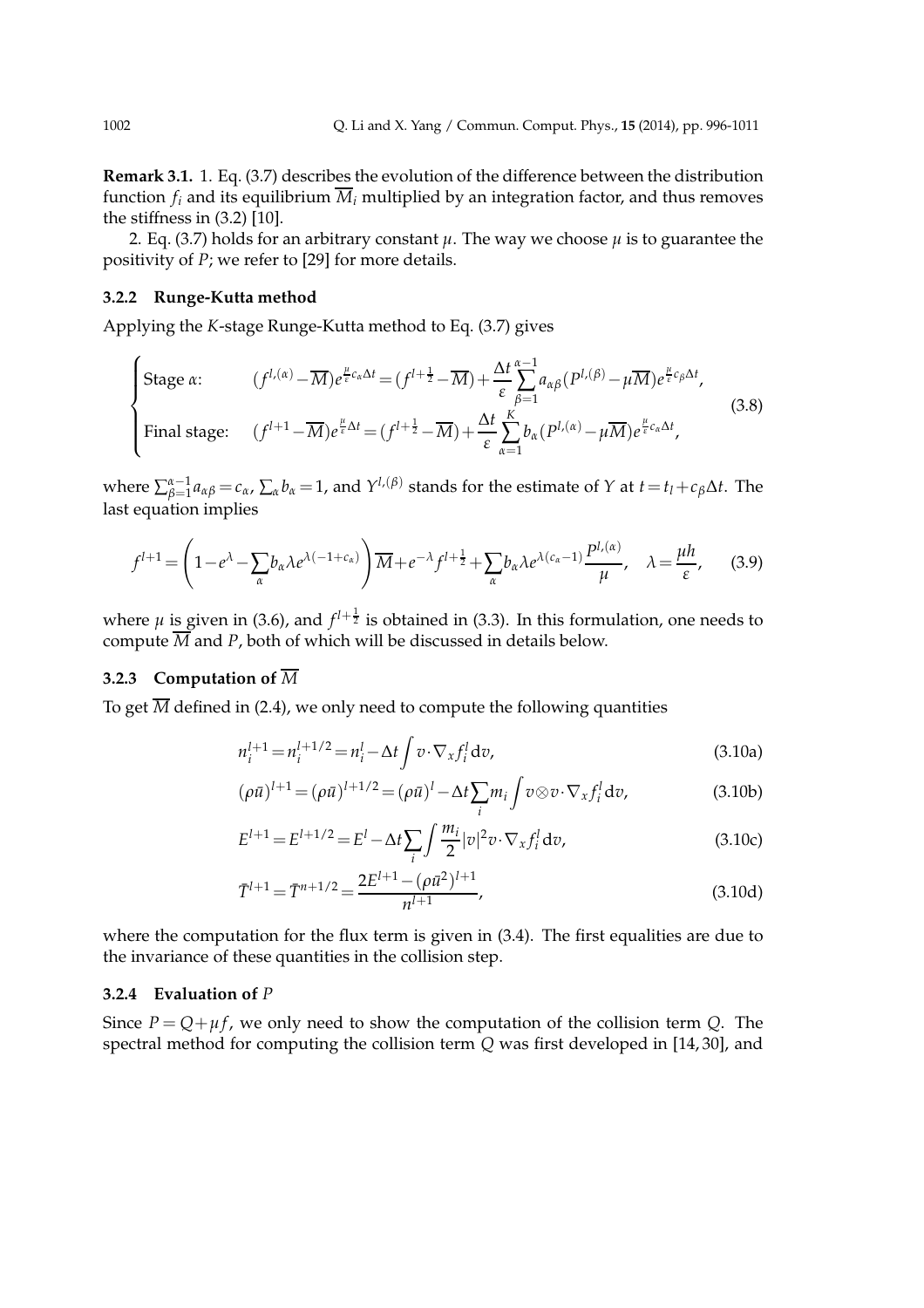the fast version that reduces the computational cost to  $N\text{log}_2(N)$  was found later on in [13]. However, those schemes are mainly for the single-species systems, but in our case, the system has more than one species. Due to the mass difference, the collision term loses many symmetries, and thus the fast version could be easily carried through. We follow the method introduced in [23] using the basic spectral method, and leave the designing of the fast algorithm to further studies.

We use a ball  $B(0, S)$  to represent the domain, out of which  $f$  is negligible. We periodize *f* on  $v \in [-L, L]^d$  with  $L \ge (3 + \sqrt{2})S$ . *L* is chosen much larger than *S* to avoid non-physical collision at different periods of the periodized *f*. Define the Fourier and inverse Fourier transforms as:

$$
\hat{f}(p) = \int f(v)e^{-ip\cdot v} dv, \qquad f(v) = \frac{1}{(2L)^d} \sum_{p} \hat{f}(p)e^{ip\cdot v}, \tag{3.11}
$$

where  $\mathrm{i}{=}\sqrt{-1}$  is the imaginary unit. Then  $Q^{+}_{ik}$  in (1.2b) becomes

$$
Q_{ik}^{+} = \frac{1}{(2L)^{2d}} \sum_{p,q} \hat{f}_i(p) \hat{f}_k(q) e^{i(p+q)\cdot v} \iint B_{ik} e^{i\eta \cdot g + i|g|\gamma \cdot \omega} dv_* d\omega,
$$
 (3.12)

where

$$
\eta = \frac{-m_k}{m_i + m_k} p + \frac{-m_k}{m_i + m_k} q, \qquad \gamma = \frac{m_k}{m_i + m_k} p - \frac{m_i}{m_i + m_k} q.
$$

Particularly, when *Bik* is a constant (for Maxwell molecule),

$$
v' = \frac{m_i - m_k}{m_i + m_k} v + \frac{2m_k}{m_i + m_k} v_*, \qquad v'_* = \frac{2m_i}{m_i + m_k} v - \frac{m_i - m_k}{m_i + m_k} v_*.
$$

Then (3.12) becomes

$$
Q_{ik}^{+} = \frac{B_{ik}}{(2L)^2} \sum_{p,q} \hat{f}_i(p) \hat{f}_k(q) e^{i \left( \frac{m_i - m_k}{m_i + m_k} p + \frac{2m_i}{m_i + m_k} q \right) v} \int e^{i \left( \frac{2m_k}{m_i + m_k} p - \frac{m_i - m_k}{m_i + m_k} q \right) v} dv_*.
$$

Therefore

$$
\hat{Q}_{ik}^{+}(r) = \frac{B_{ik}}{(2L)^2} \sum_{p,q} \hat{f}_i(p) \hat{f}_k(q) \int e^{i\left(\frac{m_i - m_k}{m_i + m_k} p + \frac{2m_i}{m_i + m_k} q - r\right)v} dv \int e^{i\left(\frac{2m_k}{m_i + m_k} p - \frac{m_i - m_k}{m_i + m_k} q\right)v_*} dv
$$
\n
$$
= B_{ik} \sum_{p,q} \hat{f}_i(p) \hat{f}_k(q) \operatorname{sinc}(a) \operatorname{sinc}(b),
$$

where

$$
a = \left(\frac{m_i - m_k}{m_i + m_k}p + \frac{2m_i}{m_i + m_k}q - r\right)L, \qquad b = \left(\frac{2m_k}{m_i + m_k}p - \frac{m_i - m_k}{m_i + m_k}q\right)L.
$$

One can use FFT to compute  $\hat{f}_i(p)$  and  $\hat{f}_k(q)$ , and get  $Q_{ik}$  by the inverse FFT.

The computation for  $f_iQ_{ik}^-$  is much simpler,

$$
f_i Q^-_{ik} = f_i \int B_{ik} f_k dv_k = f_i n_k B_{ik}.
$$
\n(3.13)

Altogether,  $Q_i = \sum_k Q_{ik}$ .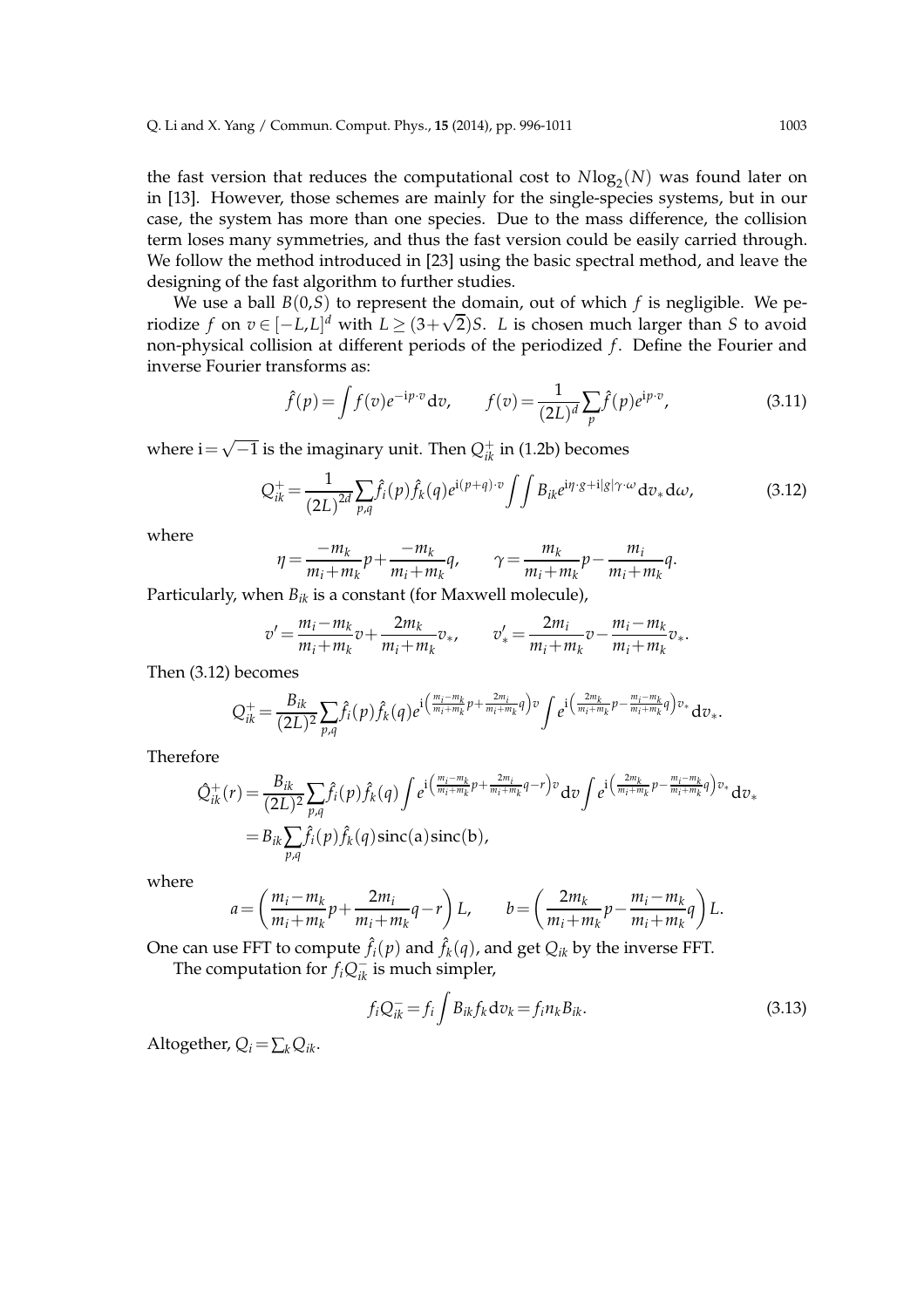## **4 Positivity and asymptotic preserving properties**

In this section, we discuss the positivity and asymptotic preserving properties of the Exp-RK method introduced in Section 3.

**Theorem 4.1** (Positivity)**.** *The Exp-RK method described by* (3.3) *and* (3.8) *preserves the positivity property of*  $f_i$ *, i.e. there exist*  $h_* > 0$  *and*  $\mu_* > 0$  *such that*  $f^{l+1} > 0$  *provided*  $f^l > 0$ *, if*  $0 < \Delta x < h_*$  *in* (3.3) *and*  $\mu > \mu_*$  *in* (3.8)*.* 

The proof of Theorem 4.1 is essentially the same as in [29, Theorem 1], and we omit the details here.

In order to prove the AP property, we need the following assumption:

**Assumption 1.** The operator *P* satisfies

$$
||P(f,f)-P(g,g)|| \lesssim ||f-g||.
$$

Remark that this assumption is true for Maxwell molecule in the  $d_2$  norm defined in  $P_s(\mathbb{R}^d)$  space ( [31]). This can be easily seen by a similar argument that one of the authors did in [29, Appendix].

Assume  $f^l$  and  $g^l$  are the initial conditions to (3.8). Define

$$
d_0 = ||f^l - g^l||, \t d_{\alpha} = ||f^{l,(\alpha)} - g^{l,(\alpha)}||, \t \alpha = 1, \cdots, K,
$$
  

$$
\vec{d} = (d_1, d_2, \cdots, d_K)^T, \t \vec{b} = (b_1, b_2, \cdots, b_K)^T, \t \vec{e} = (1, 1, \cdots, 1)^T
$$

and *A* is a  $K \times K$  strictly lower triangular matrix and *E* is a diagonal matrix given by

$$
A_{\alpha\beta} = \frac{\lambda}{\mu} a_{\alpha\beta} e^{(c_{\beta} - c_{\alpha})\lambda}, \quad \beta < \alpha, \quad \text{and} \quad E = \text{diag}\{e^{-c_1\lambda}, e^{-c_2\lambda}, \cdots, e^{-c_K\lambda}\}, \tag{4.1}
$$

where *aαβ*, *b<sup>α</sup>* and *c<sup>α</sup>* are the coefficients of the Runge-Kutta method in (3.8), *λ* is given in (3.9) and  $\vec{e}$  is a *K*-dimensional vector. Note that *A* is strictly lower triangular as the Runge-Kutta method we use is explicit. Then we have the following contraction lemma.

**Lemma 4.1.** *After one time step iteration in* (3.8)*, the scheme satisfies:*

$$
\left\| f^{l+1} - g^{l+1} \right\| \le R(\lambda) \left\| f^{l+\frac{1}{2}} - g^{l+\frac{1}{2}} \right\|
$$
 (4.2a)

,

*with*

$$
R(\lambda) = e^{-\lambda} \left( 1 + \frac{C\lambda}{\mu} \vec{b}^{\mathrm{T}} E^{-1} (I - CA)^{-1} E \vec{e} \right),
$$
 (4.2b)

*where I is the identity matrix, and*  $C > 0$  *is a constant.*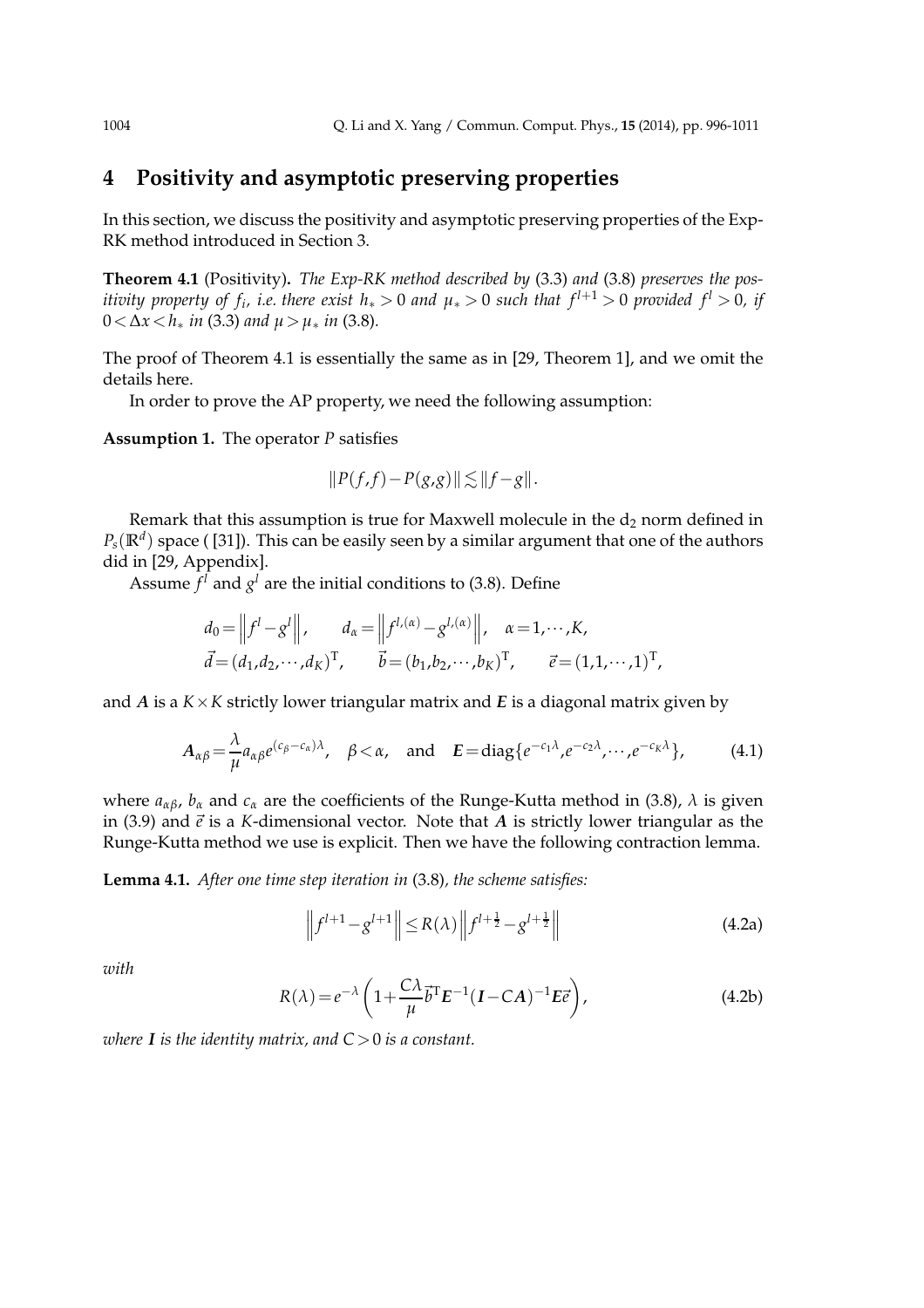*Proof.* Eq. (3.8) implies, for *α*=1,···,*K*,

$$
(f^{l,(\alpha)} - g^{l,(\alpha)})e^{c_{\alpha}\lambda} = (f^{l + \frac{1}{2}} - g^{l + \frac{1}{2}}) + \sum_{\beta=1}^{\alpha-1} a_{\alpha\beta} \frac{\lambda}{\mu} e^{c_{\beta}\lambda} \left( P_f^{l,(\beta)} - P_g^{l,(\beta)} \right).
$$
 (4.3)

Using the triangle inequality and Assumption 1 produces

$$
\left\|f^{l,(\alpha)}-g^{l,(\alpha)}\right\| \le \left\|f^{l+\frac{1}{2}}-g^{l+\frac{1}{2}}\right\|e^{-c_{\alpha}\lambda}+\sum_{\beta=1}^{\alpha-1}a_{\alpha\beta}\frac{\lambda}{\mu}e^{(c_{\beta}-c_{\alpha})\lambda}\left(C\left\|f^{l,(\beta)}-g^{l,(\beta)}\right\|\right),\tag{4.4}
$$

which implies

$$
\vec{d} \le d_0 E \vec{e} + CA \vec{d} \quad \text{and} \quad \vec{d} \le d_0 (I - CA)^{-1} E \vec{e}, \tag{4.5}
$$

where we have used the fact that *A* is a strictly lower triangular matrix.

The final step in (3.8) yields

$$
\left(f^{l+1}-g^{l+1}\right) = \left(f^{l+\frac{1}{2}}-g^{l+\frac{1}{2}}\right)e^{-\lambda} + \sum_{\alpha=1}^{K} \frac{hb_{\alpha}}{\varepsilon} \left(P_f^{l,(\alpha)} - P_g^{l,(\alpha)}\right) e^{(c_{\alpha}-1)\lambda}.\tag{4.6}
$$

Then (4.5) and Assumption 1 imply

$$
\left\|f^{l+1}-g^{l+1}\right\| \leq d_0 e^{-\lambda} + \frac{C\lambda}{\mu} e^{-\lambda} \vec{b}^{\mathrm{T}} E^{-1} \vec{d} \leq d_0 e^{-\lambda} \left(1 + \frac{C\lambda}{\mu} \vec{b}^{\mathrm{T}} E^{-1} (I - CA)^{-1} E \vec{e}\right),\tag{4.7}
$$

which completes the proof.

**Lemma 4.2.** *Under Assumption 1,*  $||f^{l} - \overline{M}^{l}|| = \mathcal{O}(R(\lambda))$  for each l.

*Proof.* Take  $g = \overline{M}$  in (4.2) yields

$$
\left\|f^{l+1}-\overline{M}^{l+1}\right\| \leq \left\|f^{l+\frac{1}{2}}-\overline{M}^{l+\frac{1}{2}}\right\| R(\lambda).
$$

By (3.3) and (3.10), one has

$$
\left\|f^{l+\frac{1}{2}} - \overline{M}^{l+\frac{1}{2}}\right\| < \left\|f^{l} - \overline{M}^{l}\right\| + \Delta t \left\|v \cdot \nabla_{x}\left(f^{l} - M^{l}\right)\right\| \leq \left\|f^{l} - \overline{M}^{l}\right\| + \mathcal{O}(\Delta t).
$$

The above two inequalities imply the conclusion.

**Theorem 4.2.** *The Exp-RK method defined in* (3.3) *and* (3.8) *is strong AP.*

$$
\Box
$$

 $\Box$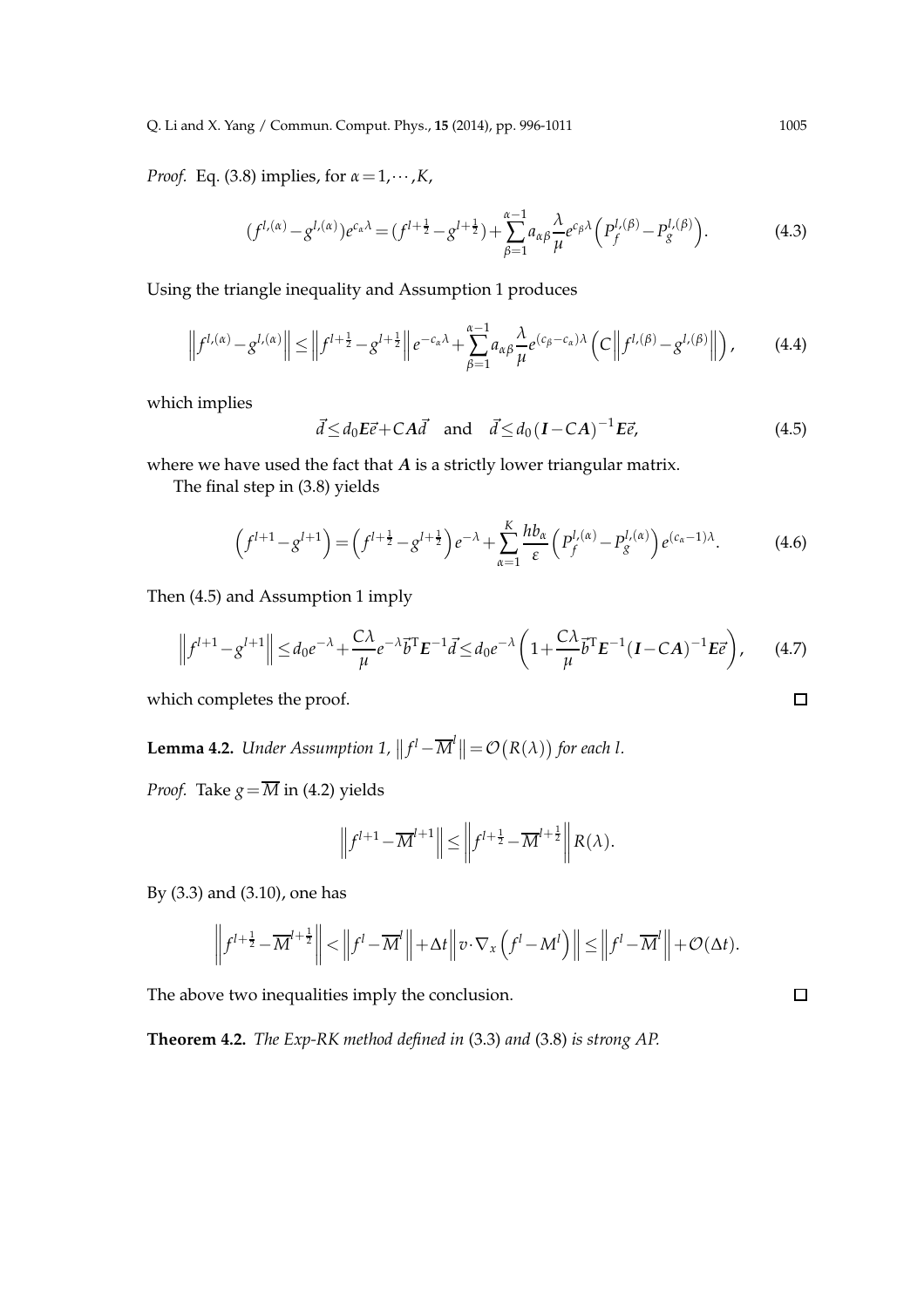$\Box$ 

*Proof.* By Lemma 4.2, it suffices to prove that  $R(λ) = O(ε)$  for small  $ε$ . Considering that *A* is a strictly lower triangular matrix and is thus a nilpotent, one has

$$
E^{-1}(I-A)^{-1}E = E^{-1}(I+A+A^{2}+\cdots+A^{K-1})E = I+B+B^{2}+\cdots+B^{K-1},
$$
 (4.8)

where  $B\!=\!E^{-1}AE$ , and we have used  $A^K\!=\!0$ . Further by (4.1),  $B_{\alpha\beta}\!=\!A_{\alpha\beta}e^{c_\alpha\lambda-c_\beta\lambda} \!=\! \frac{\lambda}{\mu}a_{\alpha\beta}.$ Thus  $I + \sum_{\alpha} B^{\alpha}$  is a matrix with the elements of at most  $\mathcal{O}(\lambda^{K})$ . Therefore, when  $\varepsilon \ll 1$ ,

$$
R(\lambda) = e^{-\lambda} \left( 1 + \frac{C\lambda}{\mu} \vec{b} \cdot E^{-1} (I - A)^{-1} E \cdot \vec{e} \right) = \mathcal{O}(e^{-\lambda} \lambda^{K}) < \mathcal{O}(\varepsilon).
$$

This completes the proof.

**Remark 4.1.** Note that in the derivation for (3.7), the only requirement on  $\overline{M}$  is that it does not change with respect to time in the collision part. Analytically, one can replace this  $\overline{M}$  by arbitrary function that does not has the time variable. However, the associated numerics simply can not preserve the right asymptotic limit, as indicated in Lemma 4.2.

### **5 Numerical examples**

We take the examples in [23, 24] for the convenience of comparisons. The BGK penalization method for multi-species Boltzmann equation can be found in [12]. When *ε* is big, we compute the reference solution using the forward Euler method with very small time step and mesh size. For small *ε*, we directly compute the solution to the Euler equation as the reference solution.

**Example 5.1** (A Stationary Shock). We consider the two species model, *i.e.*  $N = 2$  in (1.1). We choose the initial data for the macroscopic quantities so that a shock with zero speed would form in its Euler limit:

$$
\begin{cases}\nm_1 = 1, \, m_2 = 1.5, \, n_1 = n_2 = 1, \, u_1 = 1.8, \, u_2 = 1.3, \, T_1 = T_2 = 0.325, & \text{if } x < 0, \\
m_1 = 1, \, m_2 = 1.5, \, n_1 = n_2 = 1.401869, \, u_1 = u_2 = 1.07, \, T_1 = T_2 = 0.8605, & \text{if } x > 0.\n\end{cases}
$$

The initial conditions for the distribution is chosen to be far away from the Maxwellian:

$$
f_i(t=0,x,v) = \sum_{\ell=1}^2 A_{i,\ell} \exp(-B_{i,\ell}(v - C_{i,\ell})^2), \qquad i = 1,2,
$$

where

$$
B_{i,\ell} = \frac{\rho_i}{4E_i - 2\rho_i u_i^2 (1 + \kappa^2)}, \quad A_{i,\ell} = \frac{n_i}{2} \sqrt{\frac{B_{i,\ell}}{\pi}}, \quad C_{i,1} - u_i = u_i - C_{i,2} = \kappa u_i, \quad \kappa = 0.2.
$$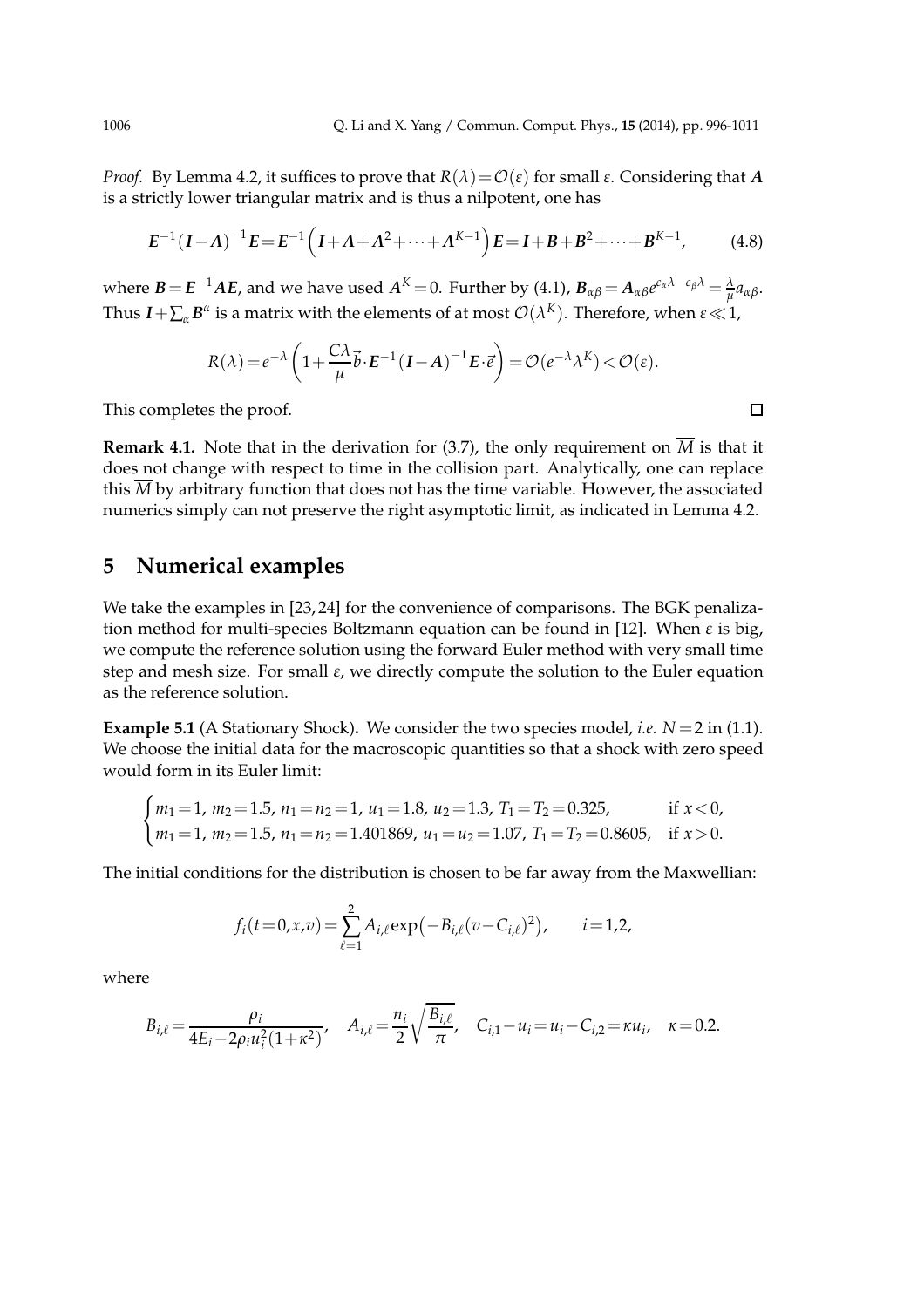

Figure 1: Example 5.1, we compare the numerical results at  $t = 0.1$  by the Exp-RK method (the dotted line), the BGK penalization method (the circled line), and the reference solution (the solid line). The left figures are for  $\varepsilon$ =1, and the right ones are for  $\varepsilon$ =0.1.



Figure 2: Example 5.1, as *ε* goes to zero, the results get to the Euler limit, i.e. a stationary shock.



Figure 3: Example 5.1, the velocities converge to the mean velocity at different rates for different  $\varepsilon$  at  $x=-1$ . The circles and stars stand for the velocities of the first and second species respectively. The smaller *ε* gives the faster convergence rate.

We choose  $\Delta t$  = 0.0005 and  $\Delta x$  = 0.01. In Fig. 1, we compare the numerical results given by the Exp-RK method, the BGK penalization method, and the reference solution for  $\varepsilon$ =1 and 0.1. In Fig. 2, we verify the AP property of the Exp-RK method, *i.e.* as *ε* goes to zero, the numerical results capture the stationary shock. We compare the convergence of the velocities for two species in Fig. 3, where they gradually converge to the mean velocity  $u$ , and the smaller  $\varepsilon$  gives the faster convergence rate.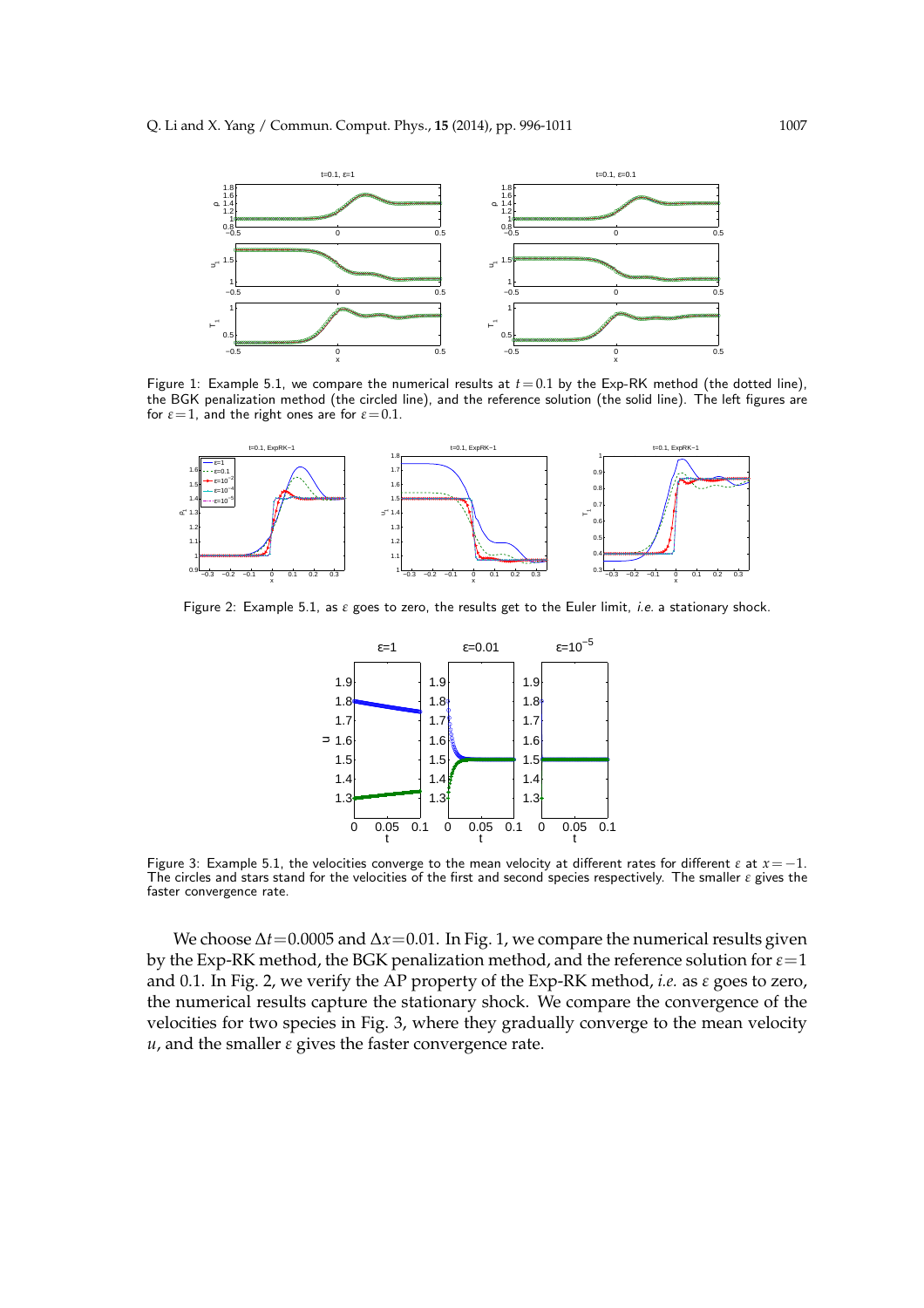**Example 5.2** (A Sod Problem)**.** The macroscopic quantities are taken as

$$
\begin{cases}\nm_1 = m_2 = 1, \ n_1 = 1, \ n_2 = 1.2, \ u_1 = 0.6, \ u_2 = -0.5, \ T_1 = T_2 = 0.709, & \text{if } x < 0, \\
m_1 = m_2 = 1, \ n_1 = 0.125, \ n_2 = 0.2, \ u_1 = -0.2, \ u_2 = 0.125, \ T_1 = T_2 = 0.075, & \text{if } x > 0.\n\end{cases}
$$

The initial conditions for  $f_i$ ,  $i = 1,2$  are

$$
f_i(t=0,x,v) = \sum_{\ell=1}^2 A_{i,\ell} \exp(-B_{i,\ell}(v - C_{i,\ell})^2),
$$

where

$$
B_{i,\ell} = \frac{\rho_i}{4E_i - 2\rho_i u_i^2 (1 + \kappa^2)}, \quad A_{i,\ell} = \frac{n_i}{2} \sqrt{\frac{B_{i,\ell}}{\pi}}, \quad C_{i,1} - u_i = u_i - C_{i,2} = \kappa u_i, \quad \kappa = 0.2.
$$

In this example, the two species have the same mass, therefore the results of computing this system as a mixture of two species should agree with those of a single species system. We take ∆*t*=0.001 and ∆*x*=0.01. We show this indistinguishability in Fig. 4. In



Figure 4: Example 5.2, indistinguishability. The solid lines are the results of treating the system as single species, and they agree with the results given by the dashed lines, which are the results of a system that has two species with the same mass.



Figure 5: Example 5.2, at  $t = 0.1$ , we compare the results give by the Exp-RK method (the dotted line), the BGK penalization method (the circled line) and the reference solution (the solid line). The left figures are for  $\varepsilon$ =1, and the right ones are for  $\varepsilon$ =0.1.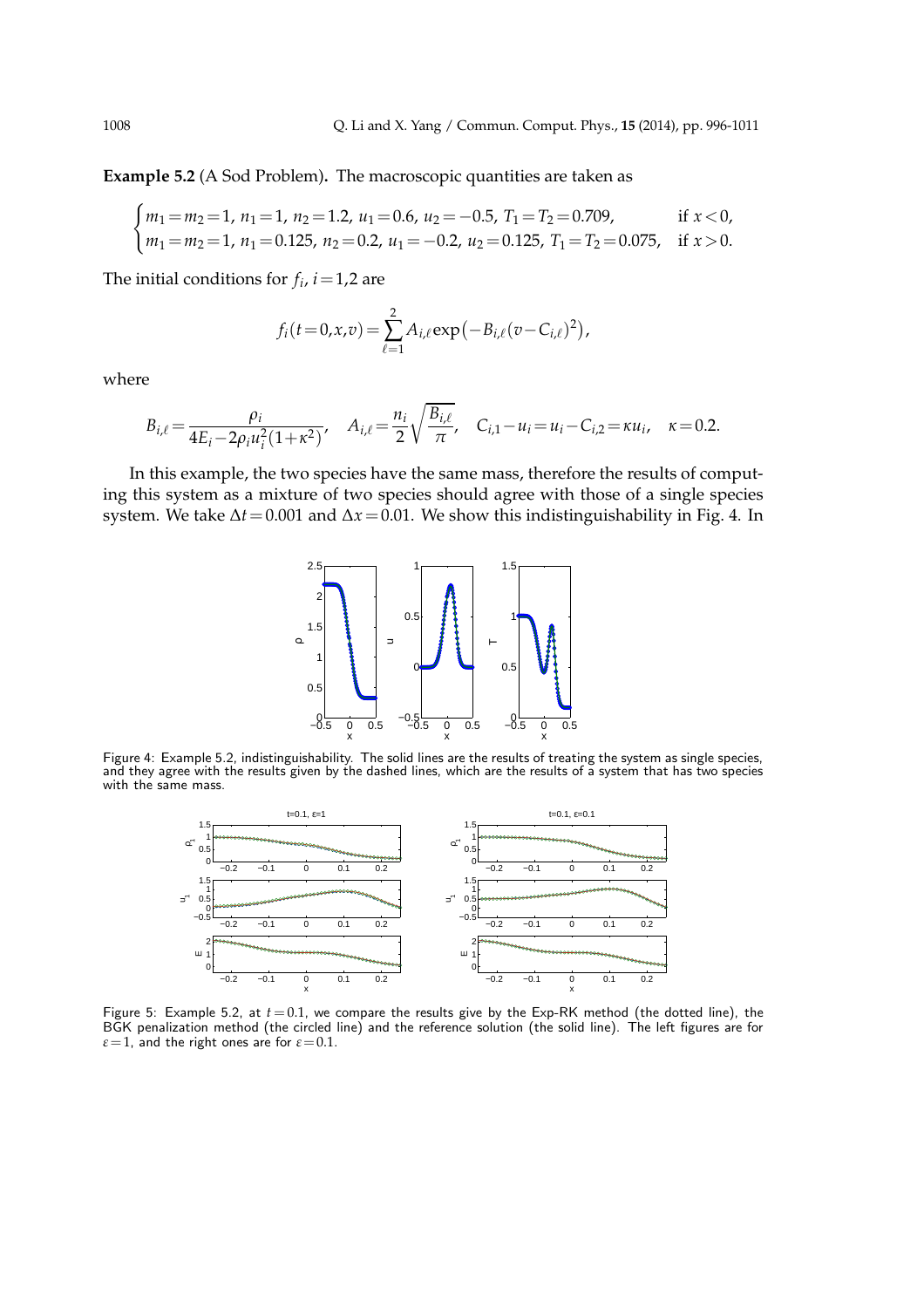

Figure 6: Example 5.2, as *ε* goes to zero, the numerical results by the Exp-RK method converge to the Euler limit.



Figure 7: Example 5.2, the velocities converge to the mean velocity at different rates for different  $\varepsilon$  at  $x=-1$ . The circled line stands for species one, and the dotted line stands for species two. The smaller *ε* gives the faster convergence rate.



Figure 8: Example 5.2,  $f-M$  for  $\varepsilon=1$  and  $\varepsilon=10^{-6}$  at  $t=0.1$ .

Fig. 5, we compare the numerical results of the Exp-RK method to those of the BGK penalization method and the reference solution for  $\varepsilon$  = 1 and 0.1. In Fig. 6, we verify the AP property by taking  $\varepsilon \rightarrow 0$ . As one can see, the numerical results capture the corresponding Euler limit. In Fig. 7, we show that in the long time limit, the two species have the same velocity, and the smaller *ε* gives the faster convergence rate. We show the difference between *f* and local Maxwellian *M* at *t*=0.1 for *ε*=10−<sup>6</sup> in Fig. 8.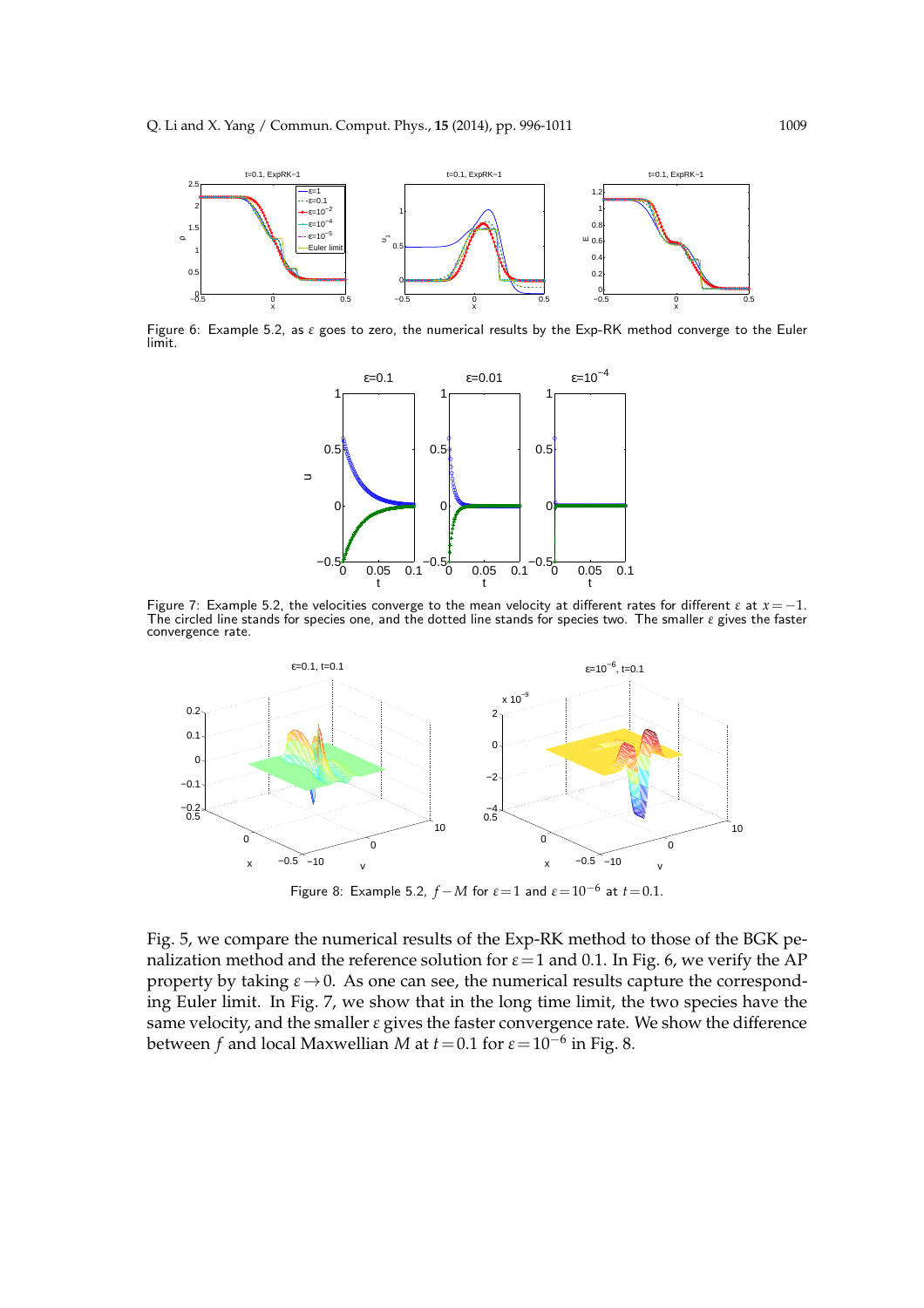## **6 Conclusion**

In this paper, we generalized the Exp-RK method in [10] to compute the multi-species Boltzmann equation. Compared to the single species Boltzmann equation that was originally studies in [10], we need to embed the unified Maxwellian to the method in order to overcome the difficulties from the lack of local conservation laws, which is due to the interaction between different species. The method we propose does not contain any nonlinear nonlocal implicit solver, and we prove it is strongly AP and preserves the positivity, which is usually hard for high-order accurate schemes to maintain. The numerical examples presented here are only in one dimension, and we leave the case of higher dimension for future study since it is technically more involved.

## **Acknowledgments**

Q.L. was partially supported by the NSF grant DMS-1114546 and NSF Research Network in Mathematical Sciences "KI-Net: Kinetic description of emerging challenges in multiscale problems of natural sciences". X.Y. was partially supported by the startup funding of University of California, Santa Barbara.

#### **References**

- [1] P. Andries, K. Aoki, and B. Perthame, A consistent BGK-type model for gas mixtures, J. Stat. Phys., 106 (2002), pp. 993–1018.
- [2] C. Bardos, F. Golse, and Y. Sone, Half-space problems for the boltzmann equation: A survey, J. Stat. Phys., 124 (2006), pp. 275–300.
- [3] C. Besse, S. Borghol, T. Goudon, I. Lacroix-Violet, and J.-P. Dudon, Hydrodynamic regimes, Knudsen layer, numerical schemes: Definition of boundary fluxes, Adv. Appl. Math. Mech., 3 (2011), pp. 519–561.
- [4] A. Bobylev, R. Grzhibovskis, and A. Heintz, Entropy inequalities for evaporation/condensation problem in rarefied gas dynamics, J. Stat. Phys., 102 (2001), pp. 1151–1176.
- [5] J. Bourgat, P. Le Tallec, B. Perthame, and Y. Qiu, Coupling Boltzmann and Euler equations without overlapping, in Domain Decomposition Methods in Science and Engineering, A. Quarteroni, J. Périaux, Y. A. Kuznetsov, and O. Widlund, eds., Providence, RI, 1994, AMS, pp. 377–398.
- [6] R. Caflisch, S. Jin, and G. Russo, Uniformly accurate schemes for hyperbolic systems with relaxations, SIAM J. Numer. Anal., 34 (1997), pp. 246–281.
- [7] F. Coron and B. Perthame, Numerical passage from kinetic to fluid equations, SIAM J. Numer. Anal., 28 (1991), pp. 26–42.
- [8] P. Degond and S. Jin, A smooth transition model between kinetic and diffusion equations, SIAM J. Numer. Anal., 42 (2005), pp. 2671–2687.
- [9] P. Degond, S. Jin, and L. Mieussens, A smooth transition model between kinetic and hydrodynamic equations, J. Comput. Phys., 209 (2005), pp. 665–694.
- [10] G. Dimarco and L. Pareschi, Exponential Runge–Kutta methods for stiff kinetic equations, SIAM J. Numer. Anal., 49 (2011), pp. 2057–2077.